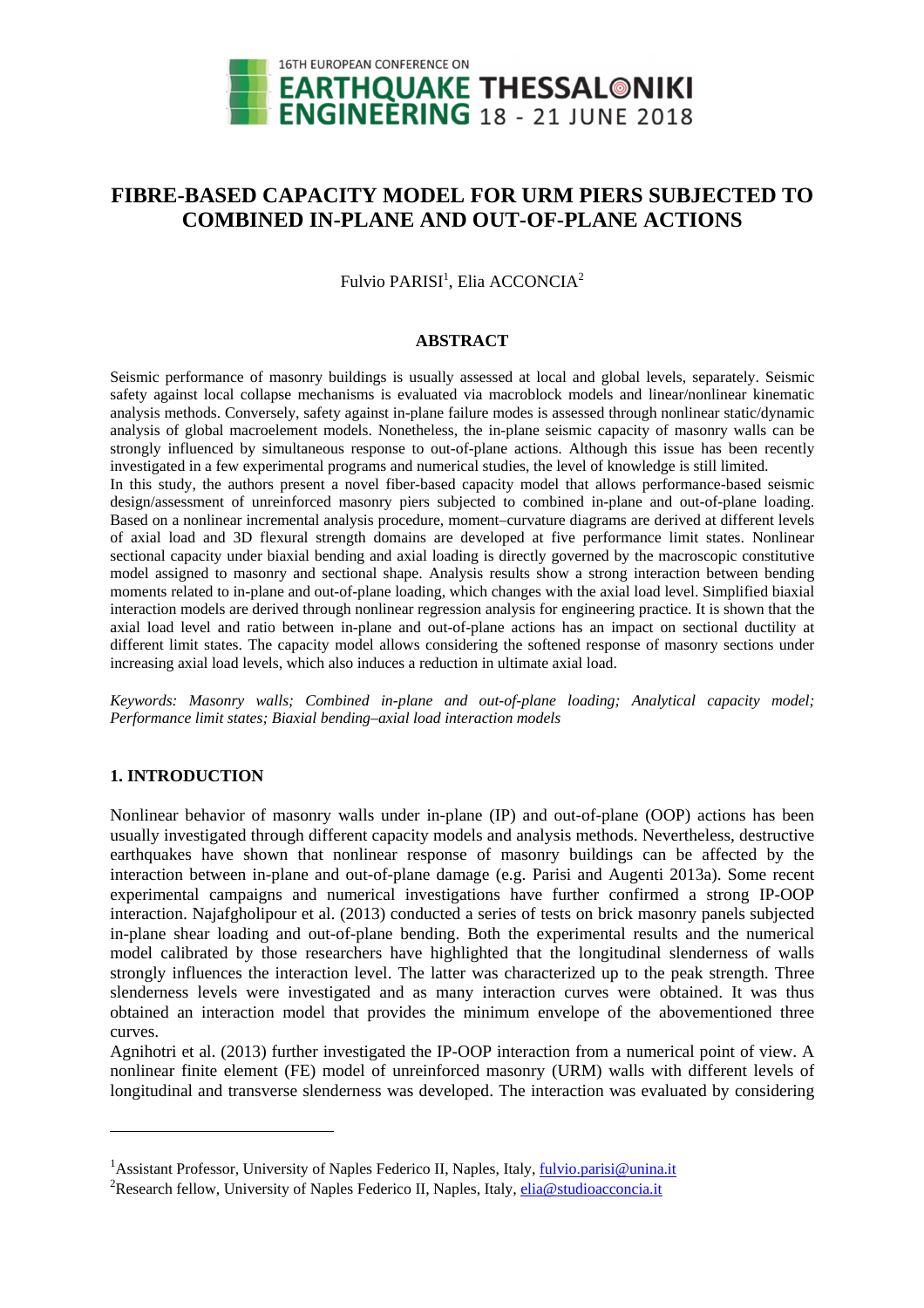cyclic in-plane drifts and monotonically increasing out-of-plane pressures. It was then assessed the out-of-plane capacity reduction due to the in-plane damage of the wall.

Najafgholipour et al. (2014) carried out a numerical sensitivity study based on an anisotropic macromodel, demonstrating that the IP-OOP interaction depends not only on the longitudinal slenderness of the wall but also on the elastic and inelastic properties of the masonry in tension. Based on numerical results, an empirical capacity model was obtained for predicting the resistance in one direction from the load in the orthogonal direction.

Dolatshahi et al. (2015) applied the macromodeling technique to different masonry panels, obtaining IP-OOP interaction curves and comparing results with those derived from FE analysis.

Due to the importance of the problem, the authors of this paper extended a theoretical research program that initially focused on assessing the strength and deformation capacities of URM cross sections subjected to uniaxial bending and axial load (Parisi and Augenti 2013b, Parisi et al. 2016). This mechanical behavior has been investigated considering a wide variety of macroscopic constitutive models available in literature for ordinary masonry. Parisi and Augenti (2013b) quantified the influence of the strength degradation of masonry on bending moment–axial load interaction domains, considering their variation with strain ductility that was taken as third dimension of the sectional capacity model. More recently, Parisi et al. (2016) identified the constitutive models that provide the best estimate of the moment–curvature behavior of rectangular URM cross sections made of clay brick masonry, calcarenite stone masonry or one of them without distinction. Therefore, the aim of this paper is to evaluate the effects of IP-OOP interaction along the principal axes of rectangular cross sections, both in terms of strength and deformation capacity.

## **2. METHODOLOGY**

This analytical study focuses on the flexural response of URM walls to in-plane and out-of-plane point lateral loads that statically simulate the inertia forces transmitted by floor diaphragms in buildings. Particularly in the case of existing URM buildings not designed for earthquake resistance, the magnitude of out-of-plane seismic actions distributed by flexible floors (made of, for instance, timber/steel joist systems without rigid slab) can be significantly higher than that of inertia pressures associated with the selfweight of walls. This means that distributed out-of-plane pressures as those considered in previous studies (e.g. Agnihotri et al. 2013) were replaced by lateral forces acting on top of the wall. Assuming nonlinear constitutive models of URM assemblages selected by Parisi et al. (2016) and that plane sections remain plane after flexural deformation, this study consisted of the steps described below.

- 1. Derivation of moment–curvature diagrams corresponding to each selected constitutive model, given the axial load on the section. Each diagram was obtained by changing the angle  $\vartheta$  between the resulting moment vector  $\mathbf{M} = [M_x, M_y]$  and the x-axis of the section.
- 2. Definition of five limit states in terms of tensile/compressive strength limit at material level or resisting bending moment at sectional level.
- 3. Identification of the limit states on each moment–curvature diagram and deriving the corresponding  $N-M_x-M_y$  three-dimensional (3D) interaction domains.
- 4. Derivation of  $M_x$ – $M_y$  two-dimensional (2D) interaction domains by sectioning 3D domains at prescribed levels of axial load.
- 5. Regression analysis of  $M_x$ – $M_y$  data corresponding to each group of constitutive models and derivation of a simplified capacity model that allows predicting the peak resisting moment in a principal direction of cross section given the axial load and bending moment in the perpendicular direction.

The URM cross section was assumed to have length *L* and thickness *T*. The cross section was discretized in 900 fibers, which is an optimal number evaluated through a sensitivity analysis. For all the selected constitutive models, the tensile behavior of masonry was assumed to be characterized by a linear elastic branch up to peak tensile strength and a linear softening branch until the ultimate tensile strain is reached. The Young's moduli in tension and compression were assumed to be the same.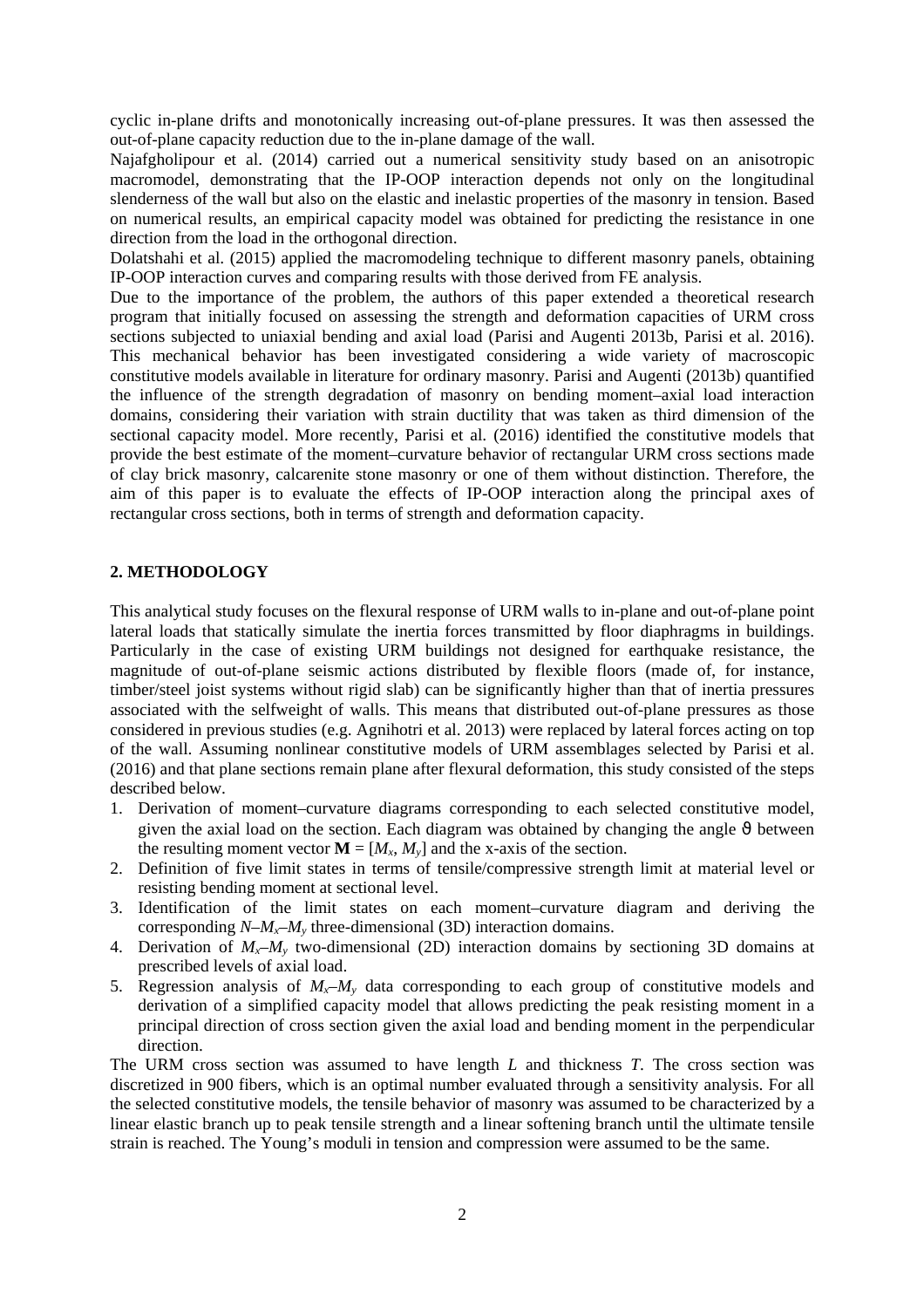## **3. NONLINEAR MOMENT–CURVATURE ANALYSIS**

#### *3.1 Computational procedure*

An iterative incremental procedure of sectional analysis was developed in MATLAB® to perform numerical integration of constitutive equations or stress–strain data sets. Given the axial load and a couple of in-plane and out-of-plane lateral loads on the URM wall (i.e. *Fip* and *Foop* in Figure 1), the relationship between bending moments  $M_x$  and  $M_y$  of the most stressed section is known. In the nonlinear analysis procedure, the authors parameterized the ratio  $M_x/M_y$  through the biaxial bending angle

 $\vartheta = \tan^{-1}(M_v/M_x)$ . The distributions of stresses and strains over the cross section were obtained by assuming two parameters, i.e. bending curvature  $\varphi$  and  $\vartheta$ , as well as the axial load (Figure 2). The curvature components  $\varphi_x$  and  $\varphi_y$  along the x-axis and y-axis of cross section were defined as follows:

$$
\varphi_{x} = -\frac{\varphi}{\sqrt{1 + \tan^2 \vartheta}}
$$
\n(1)

$$
\varphi_{y} = \frac{\varphi \tan \vartheta}{\sqrt{1 + \tan^2 \vartheta}}
$$
\n(2)

Both mechanical and geometrical nonlinearities are taken into account, the latter being related to the fact that the effective cross section depends on the relative magnitude of lateral loads.



Figure 1. Masonry wall subjected to in-plane and out-of-plane loading



Figure 2. Relationship between moment vector **M**, biaxial bending angle  $\vartheta$  and curvature  $\varphi$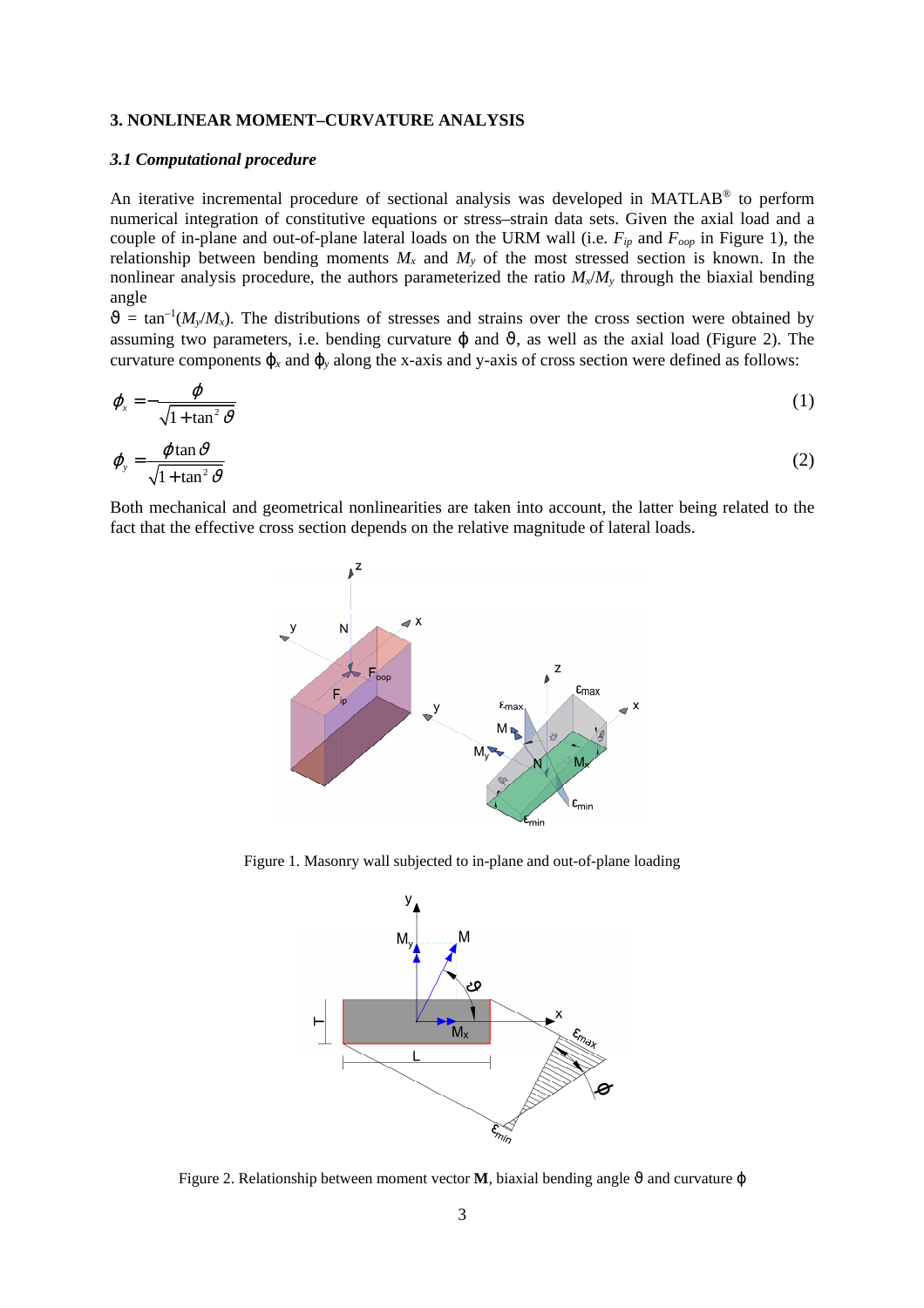Figure 3 shows a flowchart in which the incremental iterative analysis is summarized.



Figure 3. Flowchart of the incremental iterative procedure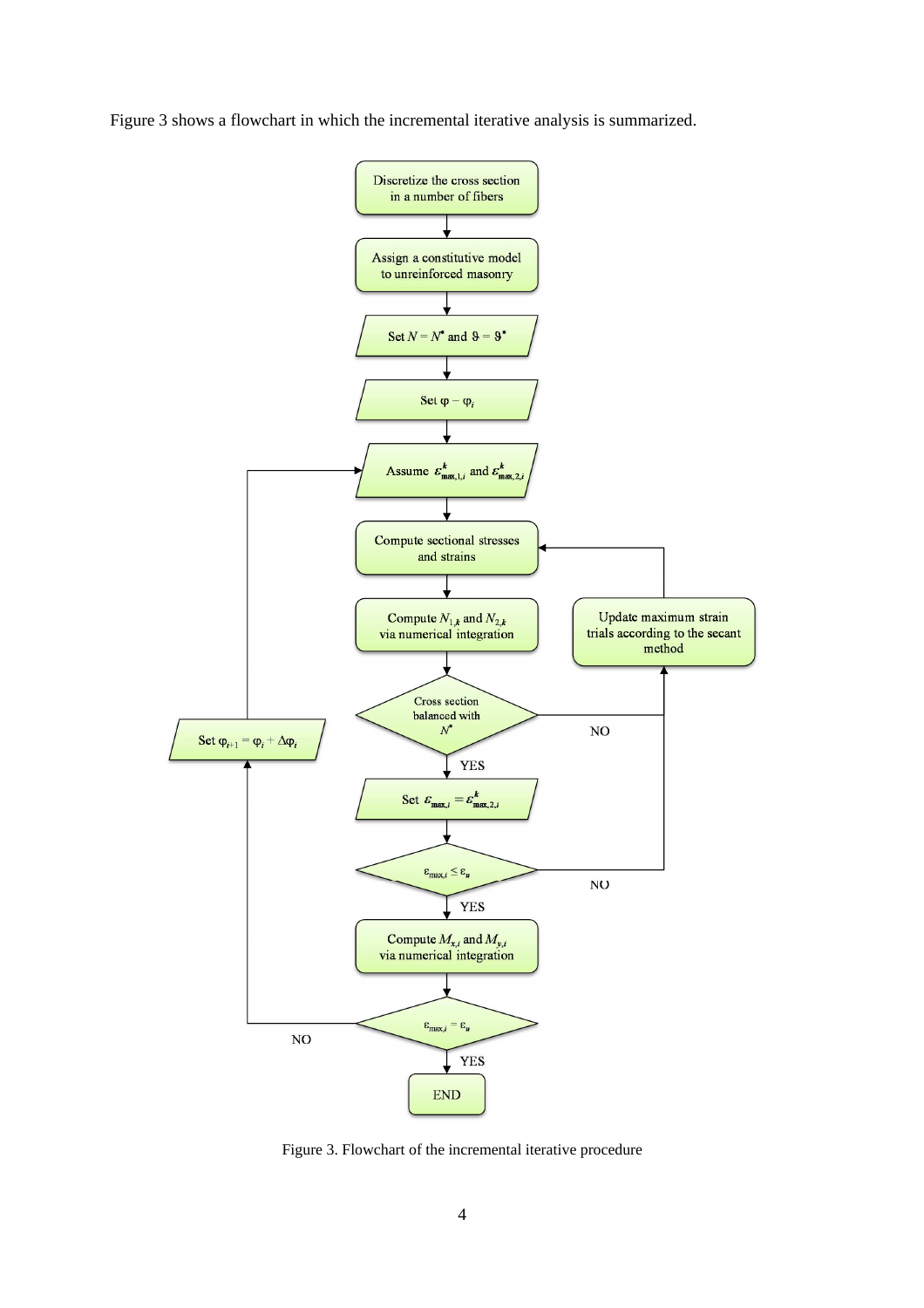The moment–curvature diagram of the URM cross section is derived through the following main steps where *i* and *k* denote the curvature increment and iteration within each increment, respectively:

- 1. Discretize the URM cross section into a number *n* of fibers with sectional area  $A_f = LT/n$ .
- 2. Assign a constitutive model (in the form of either stress–strain equations or data sets) to masonry in tension and compression.
- 3. Set the axial load level  $N = N^*$  and biaxial bending angle  $\vartheta = \vartheta^*$ .
- 4. Set the bending curvature  $\varphi = \varphi_i$ .
- 5. Assume two trials of maximum axial strain  $\varepsilon_{\text{max},1,i}^k$  and  $\varepsilon_{\text{max},2,i}^k$  in order to search the actual value  $\varepsilon_{\text{max}}$  corresponding to the *i*-th level of bending curvature.  $\varepsilon_{\text{max},1,i}^k$  is set equal to the maximum axial strain that would occur if the sectional behavior is linear, whereas the second strain trial is defined as  $\varepsilon_{\max,2,i}^k = 0.5 \varepsilon_{\max,2,i}^k$ . The values assigned to  $\varepsilon_{\max,1,i}^k$  and  $\varepsilon_{\max,2,i}^k$  have significant influence on the convergence rate of the algorithm.
- 6. Compute the sectional distribution of axial strains  $\varepsilon(x, y)$  $\varepsilon$ (*x*, *y*)<sup>\*</sup> corresponding to each maximum strain trial, given the assumption of plane section after flexural deformation.
- 7. Compute the sectional distribution of axial stresses  $\sigma \left[ \varepsilon (x, y) \right]$  $\sigma\left[\varepsilon(x, y)\right]$ <sup>k</sup> corresponding to each maximum strain trial.
- 8. Calculate the axial loads  $N_{1,k}$  and  $N_{2,k}$  through numerical integration of axial stresses corresponding to  $\varepsilon_{\max,1,i}^k$  and  $\varepsilon_{\max,2,i}^k$ .
- 9. Check that the following inequality is met:

$$
\left| \frac{N_{2,k} - N^*}{N^*} \right| < tol_N \tag{3}
$$

If inequality 3 is not satisfied, repeat steps 6–9 by changing  $\varepsilon_{\max,1,i}^k$  and  $\varepsilon_{\max,2,i}^k$  until convergence is reached. Otherwise, the distribution of axial strains corresponding to  $\varepsilon_{\max,2,i}^k$ allows sectional balance with the given axial load.

- 10. Set the actual maximum strain  $\varepsilon_{\text{max},i} = \varepsilon_{\text{max},2,i}^k$ .
- 11. Check that the maximum axial strain does not exceed the ultimate strain of masonry in compression, that is:

$$
\varepsilon_{\max,i} \leq \varepsilon_u \tag{4}
$$

- 12. If inequality 4 is not met, repeat steps 6–11 till convergence. Otherwise, compressive failure is not reached.
- 13. Compute the bending moments  $M_{x,i}$  and  $M_{y,i}$  through numerical integration of axial stresses.
- 14. Assume a curvature increment  $\Delta \varphi_i > 0$ , set  $\varphi_{i+1} = \varphi_i + \Delta \varphi_i$  and repeat steps 5–13 until ultimate strain of masonry is achieved.

This incremental iterative procedure was implemented according to the secant method where numerical tolerance on axial load was assumed to be  $tol<sub>N</sub> = 10<sup>-7</sup>$ . In detail, the secant method was used when changing  $\varepsilon_{\max,1,i}^k$  and  $\varepsilon_{\max,2,i}^k$  in subsequent iterations.

#### *3.2 Moment–curvature diagrams and limit states*

The procedure described above allowed the moment–curvature diagrams to be obtained under varying angle  $\vartheta$  and axial load *N*. Figure 4 shows dimensionless moment–curvature diagrams in which bending moment *M* is normalized to a geometric parameter *H* times the maximum axial load capacity  $N<sub>m</sub>$  and the bending curvature  $\varphi$  is normalized to *H*. In case of biaxial bending, *H* was defined as a nonlinear transformation of  $M_x$ ,  $M_y$ ,  $L$  and  $T$ , according to moment vector decomposition along the principal axes of the cross section. Each moment–curvature diagram is associated with a given axial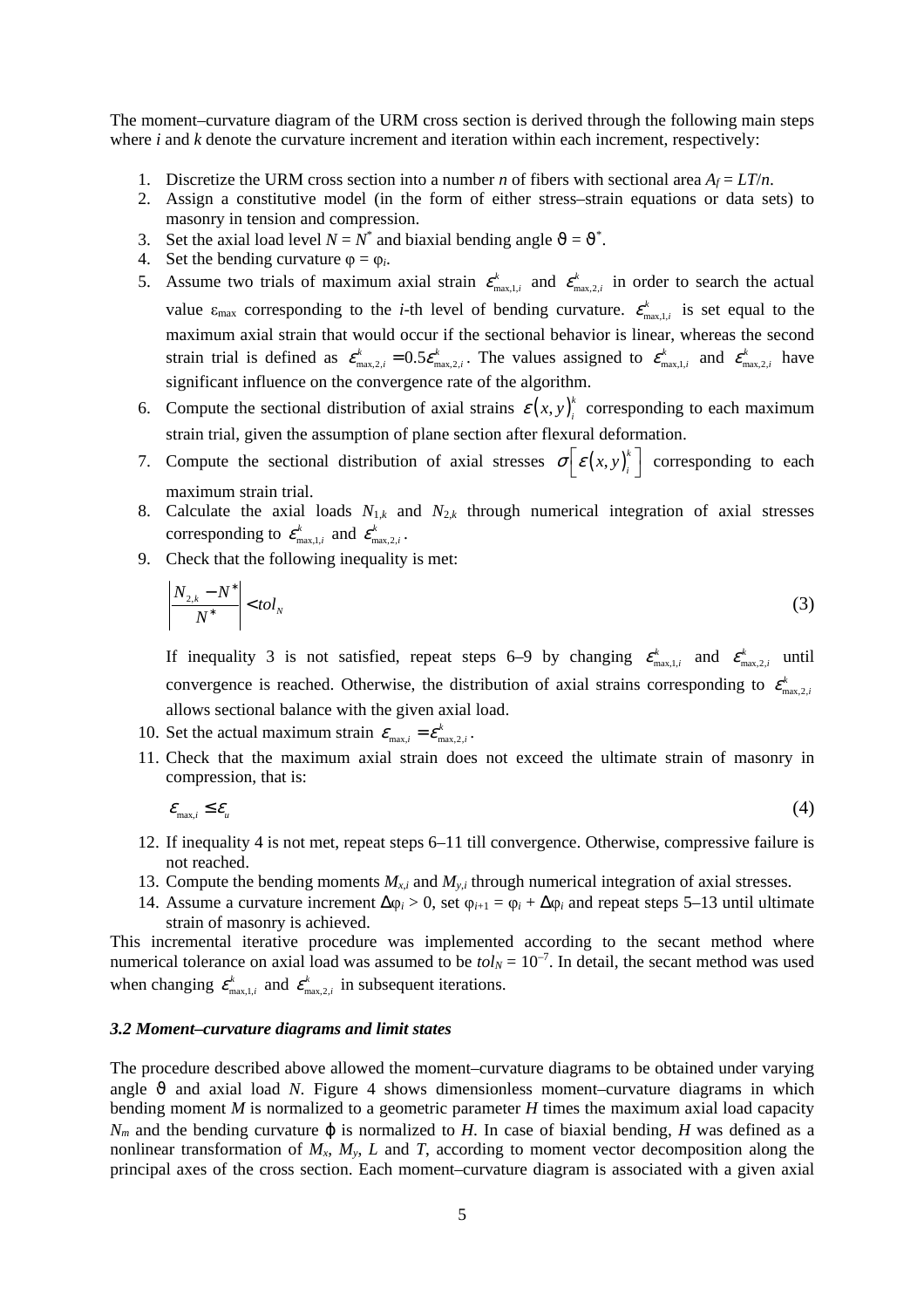load normalized to the maximum axial load capacity, i.e. *N*/*Nm*. Numerical integration was carried out by assuming the constitutive model proposed by Augenti and Parisi (2010) for masonry subjected to compression perpendicular to bed joints. Moment–curvature diagrams were derived for three values of biaxial bending angle, i.e. 0,  $\pi/8$  and  $\pi/4$ .



Figure 4. Moment–curvature diagrams and sectional limit states corresponding to different angles of biaxial bending: (a)  $\vartheta = 0$ ; (b)  $\vartheta = \pi/8$ ; (c)  $\vartheta = \pi/4$ 

The following limit states were considered and identified on moment–curvature diagrams:

- Minimum axial strain that reaches the ultimate tensile strain of masonry (i.e.  $\varepsilon_{min} = \varepsilon_{uT}$ ).
- Maximum axial strain that reaches the limit elastic strain of masonry in compression (i.e.  $\varepsilon_{\text{max}}$ )  $= \varepsilon_p$ ), which was associated with the peak compressive strength.
- Maximum axial strain that reaches the ultimate compressive strain of masonry (i.e.  $\varepsilon_{\text{max}} = \varepsilon_u$ ).
- Resisting moment that reaches the maximum value  $M = M_{max}$ .
- Resisting moment that reaches a 20% degradation on the post-peak softening branch of the moment–curvature diagram (i.e.  $M = 0.8M_{max}$ ).

Therefore, three limit states capture the attainment of axial strain limits and the other two limit states identify the peak bending resistance and ultimate bending resistance that can be conventionally assumed in sectional design for the life safety limit state.

Analytical results highlight the following characteristics of nonlinear sectional behavior when URM is assumed to have a non-zero tensile strength and strain softening in compression:

– Non-zero bending capacity can be observed when the URM cross section is subjected biaxial bending with zero or negative axial loading (i.e. tension). In such conditions, the sectional behavior is mainly influenced by tensile masonry properties and ultimate compressive strain is far from being achieved.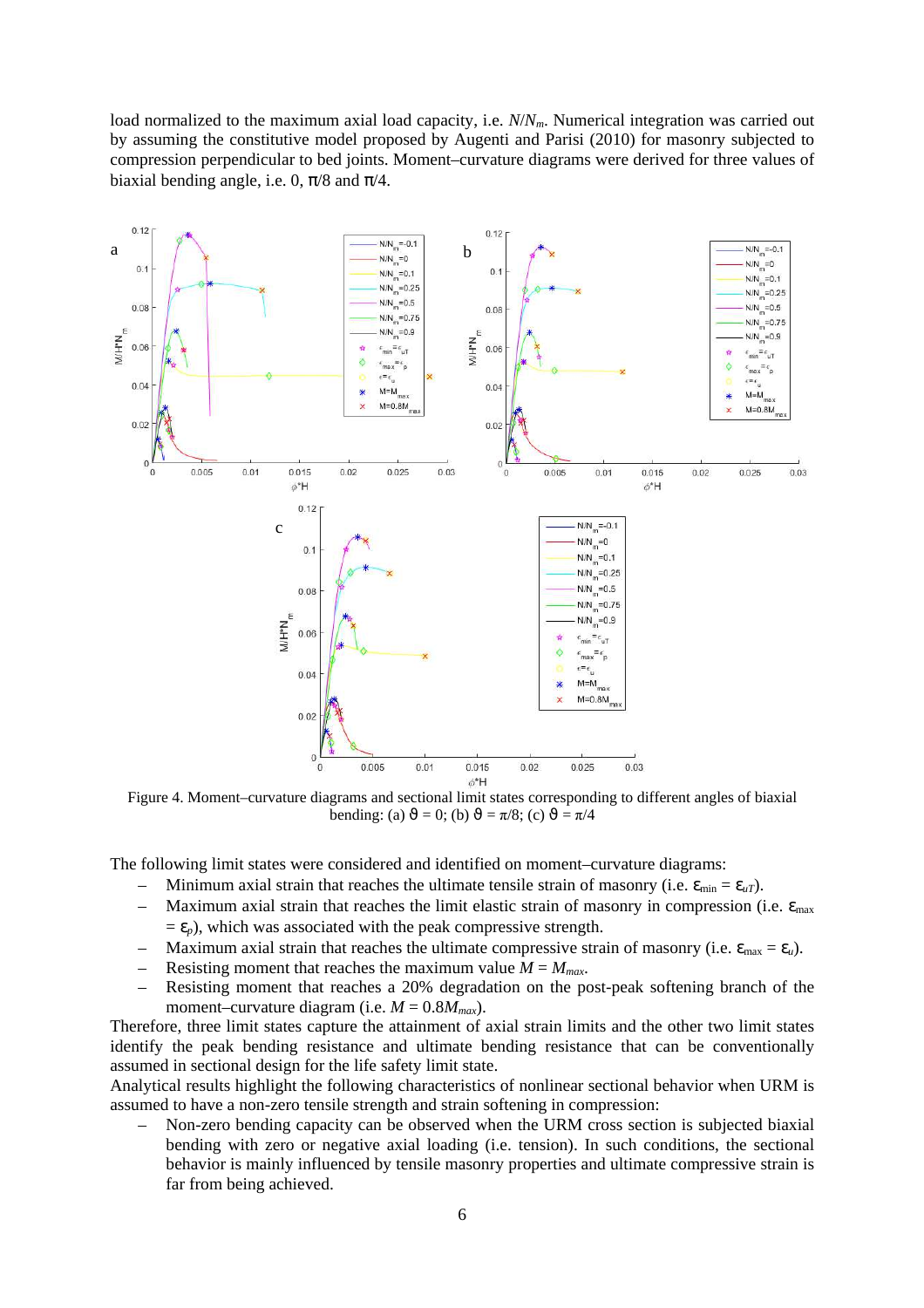- If biaxial bending is combined with compressive axial loading, the sequence of strain-based limit states (particularly the attainment of ultimate tensile strain and limit elastic compressive strain) can change with the magnitude of the normalized axial load.
- Softening plays a key role in the simulation of nonlinear sectional behavior, especially when  $N/N_m \leq 0$  or  $N/N_m \geq 0.5$ .
- The magnitude of axial load has a significant impact on both sectional resistance and ultimate curvature, with the highest levels of bending moment and deformation capacity reached when  $N/N_m = 0.5$  and  $N/N_m = 0.1$ , respectively. In the latter case of axial loading, the 20% degradation of bending resistance is reached simultaneously with the ultimate compressive strain of masonry or it may even not be attained.

As  $N/N_m$  increases from –0.1 to 0.9, the resisting bending moment first increases up to the maximum value at  $N/N_m = 0.5$  and then decreases until the minimum resistance under compressive axial loading is reached. Nonetheless, the minimum level of peak resisting moment is attained when tensile axial loading is applied.

#### **4. 3D INTERACTION DOMAINS**

For each constitutive model selected in Parisi et al. (2016), each limit state and each axial load level, the authors computed the resisting moments and plotted a dimensionless 3D interaction domain that allows the IP-OOP interaction to be considered in safety verifications. Figures 4(a)–(e) show the five interaction domains corresponding to the previously considered constitutive model.



Figure 1. Dimensionless 3D interaction domains associated with following limit states: (a)  $\varepsilon_{\text{min}} = \varepsilon_{uT}$ ; (b)  $\varepsilon_{\text{min}} =$  $\varepsilon_p$ ; (c)  $\varepsilon_{\min} = \varepsilon_u$ ; (d)  $M = M_{\max}$ ; (e)  $M = 0.8M_{\max}$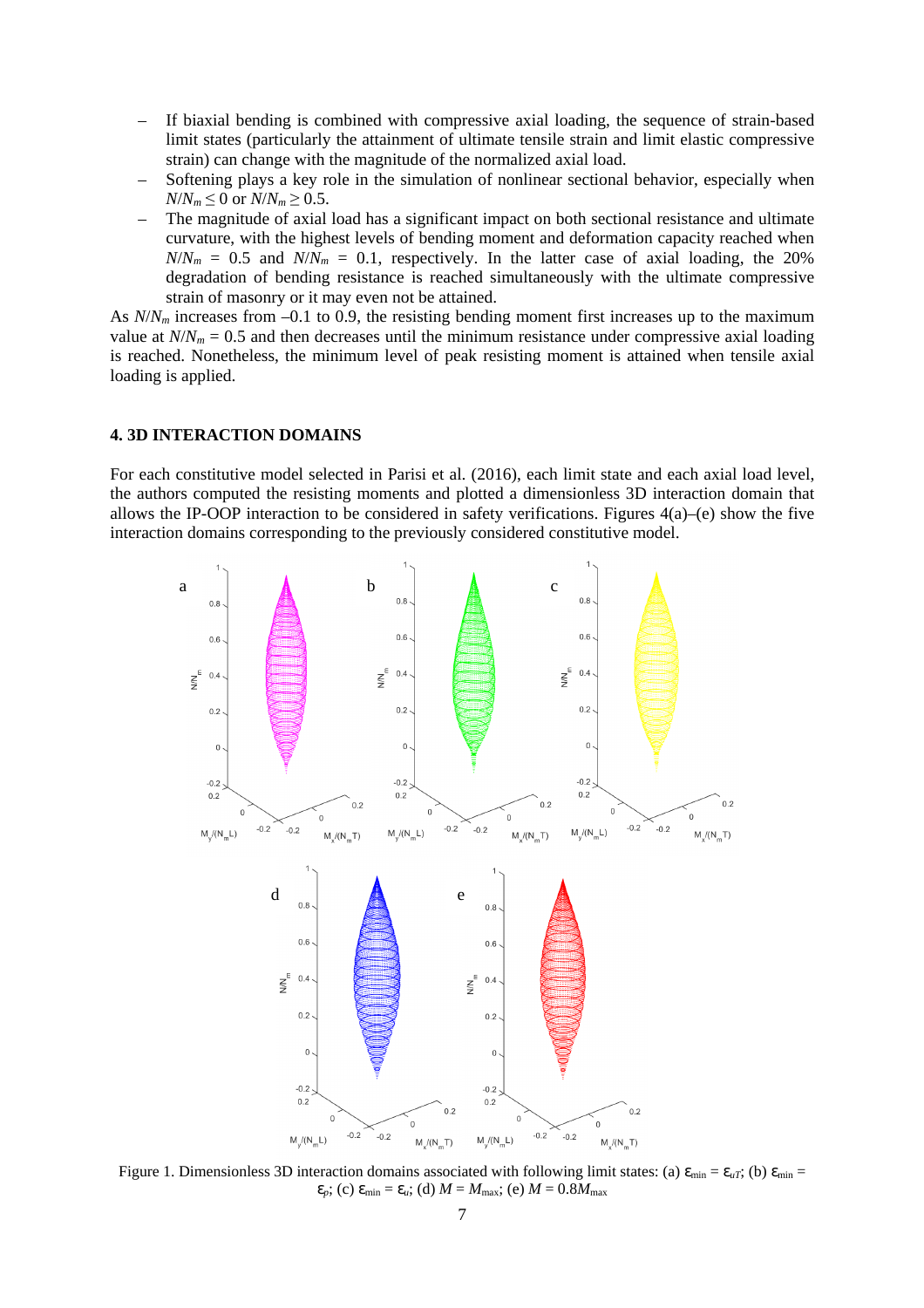The interaction domains confirm that the URM cross section can have a non-zero bending resistance at low levels of tensile axial loading. In this respect and in the case of uniaxial bending, Parisi et al. (2016) demonstrated that tensile strength plays a role especially at high levels of axial load, influencing the bending stiffness and maximum bending strength. Such interaction domains can be useful in macroelement capacity models of URM buildings that include degrees of freedom associated with both in-plane and out-of-plane deformations of loadbearing walls.

## **5. SIMPLIFIED BIAXIAL INTERACTION MODEL**

The selection of three different groups of constitutive models for masonry in compression resulted in a considerable amount of interaction domains and moment–curvature diagrams. If the nonlinear analysis procedure described in Sect. 3 is not computationally efficient, for instance because many simulations must be run on a whole building structure, the  $M<sub>x</sub>$ – $M<sub>y</sub>$  interaction can be still considered through a simplified model derived through regression analysis of detailed results. In this study, the authors performed nonlinear regression on data sets corresponding to each selected group of constitutive models and each limit state considered. The following interaction model was selected:

$$
\left(\frac{\overline{M}}{\overline{M}_{Rx}}\right)^{\alpha} + \left(\frac{\overline{M}_{y}}{\overline{M}_{Ry}}\right)^{\beta} = 1
$$
\n(5)

where:  $\overline{M}_x = M_x / N_m T$  and  $\overline{M}_y = M_y / N_m L$  are the normalized bending moments having the vectors directed along the x- and y-axis of the cross section;  $\overline{M}_{Rx} = M_{Rx}/N_mT$  and  $\overline{M}_{Ry} = M_{Ry}/N_mL$  are the bending moment capacities evaluated in the case of uniaxial bending combined with axial loading, for the limit state under consideration; and  $\alpha$  and  $\beta$  are regression coefficients. Based on the dimensionless format of 3D interaction domains, the authors assumed  $\alpha = \beta$  and  $M_{Rx} = M_{Ry} = M_R$ , allowing Equation 5 to be specialized as follows:

$$
\overline{M}_{y} = \left(\overline{M}_{R}^{\alpha} - \overline{M}_{x}^{\alpha}\right)^{\frac{1}{\alpha}}
$$
\n<sup>(6)</sup>

Actually,  $\alpha$  and  $\beta$  were also separately determined through regression analysis, but their values were found to be approximately the same. Regression analysis allowed the authors to develop a series of abacuses, each of them related to a prescribed limit state and one of the three groups of constitutive models. Dealing with the limit state of peak resistance (i.e.  $M = M_{\text{max}}$ ), Table 1 provides the values of  $\alpha$  and  $M_R$  that allows the mean dimensionless moment capacity  $M_\gamma$  under biaxial bending to be computed through Equation 6.

Table 1. Parameters of simplified interaction model for the limit state  $M = M_{\text{max}}$ 

| $N/N_m$ | $\alpha$ | $M_{R}$ | σ        |
|---------|----------|---------|----------|
| $-0.05$ | 2.505    | 0.013   | 2.78E-04 |
| 0       | 2.374    | 0.028   | 7.10E-04 |
| 0.05    | 2.247    | 0.043   | 9.73E-04 |
| 0.1     | 2.132    | 0.056   | 1.09E-03 |
| 0.15    | 2.081    | 0.068   | 1.14E-03 |
| 0.2     | 2.120    | 0.080   | 9.98E-04 |
| 0.25    | 1.948    | 0.093   | 5.28E-04 |
| 0.3     | 1.842    | 0.104   | 6.57E-04 |
| 0.35    | 1.762    | 0.113   | 9.75E-04 |
| 0.4     | 1.707    | 0.119   | 1.60E-03 |
| 0.45    | 1.666    | 0.122   | 2.17E-03 |
| 0.5     | 1.636    | 0.122   | 2.73E-03 |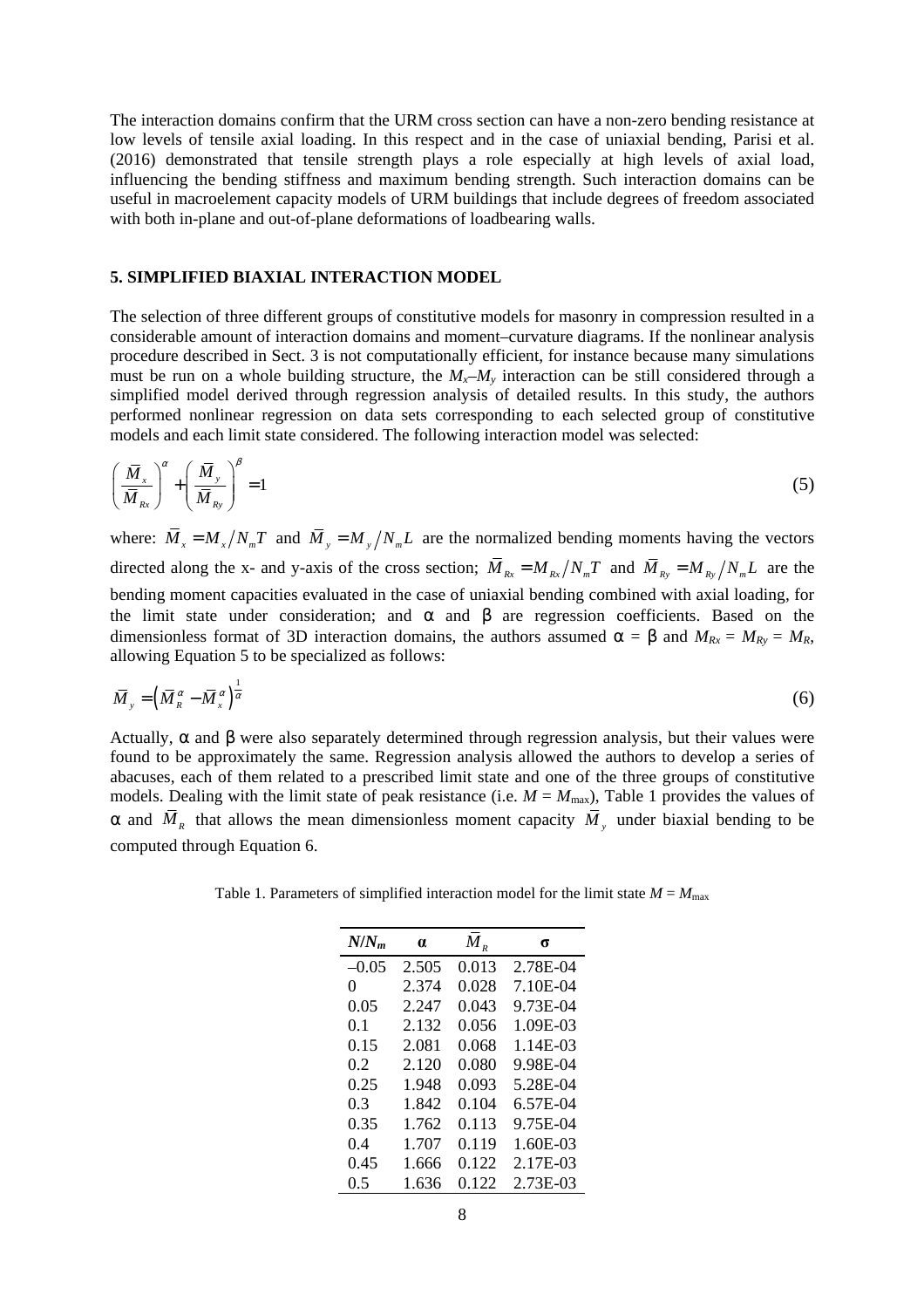| 0.55 | 1.593 | 0.120 | 3.18E-03 |
|------|-------|-------|----------|
| 0.6  | 1.611 | 0.114 | 4.16E-03 |
| 0.65 | 1.689 | 0.103 | 7.88E-03 |
| 0.7  | 1.861 | 0.087 | 6.68E-03 |
| 0.75 | 1.834 | 0.074 | 4.63E-03 |
| 0.8  | 2.238 | 0.058 | 4.20E-03 |
| 0.85 | 2.236 | 0.045 | 2.15E-03 |
| 0.9  | 2.220 | 0.031 | 1.85E-03 |



Figure 2. Simplified  $M_x - M_y$  interaction domains for the limit state  $M = M_{\text{max}}$  and constitutive models of calcarenite masonry: (a)  $N/N_m = 0.25$ ; (b)  $N/N_m = 0.50$ ; (c)  $N/N_m = 0.75$ 

Table 1 provides also the standard deviation of  $M<sub>y</sub>$ , denoted by  $\sigma$ , which quantifies the uncertainty in the  $M_x$ – $M_y$  interaction model. In this regard, Figures 5(a), 5(b) and 5(c) show the dimensionless interaction curves corresponding to  $N/N_m = 0.25$ ,  $N/N_m = 0.5$  and  $N/N_m = 0.75$ , respectively, for the limit state of peak resistance and the group of constitutive models selected by Parisi et al. (2016) for calcarenite masonry.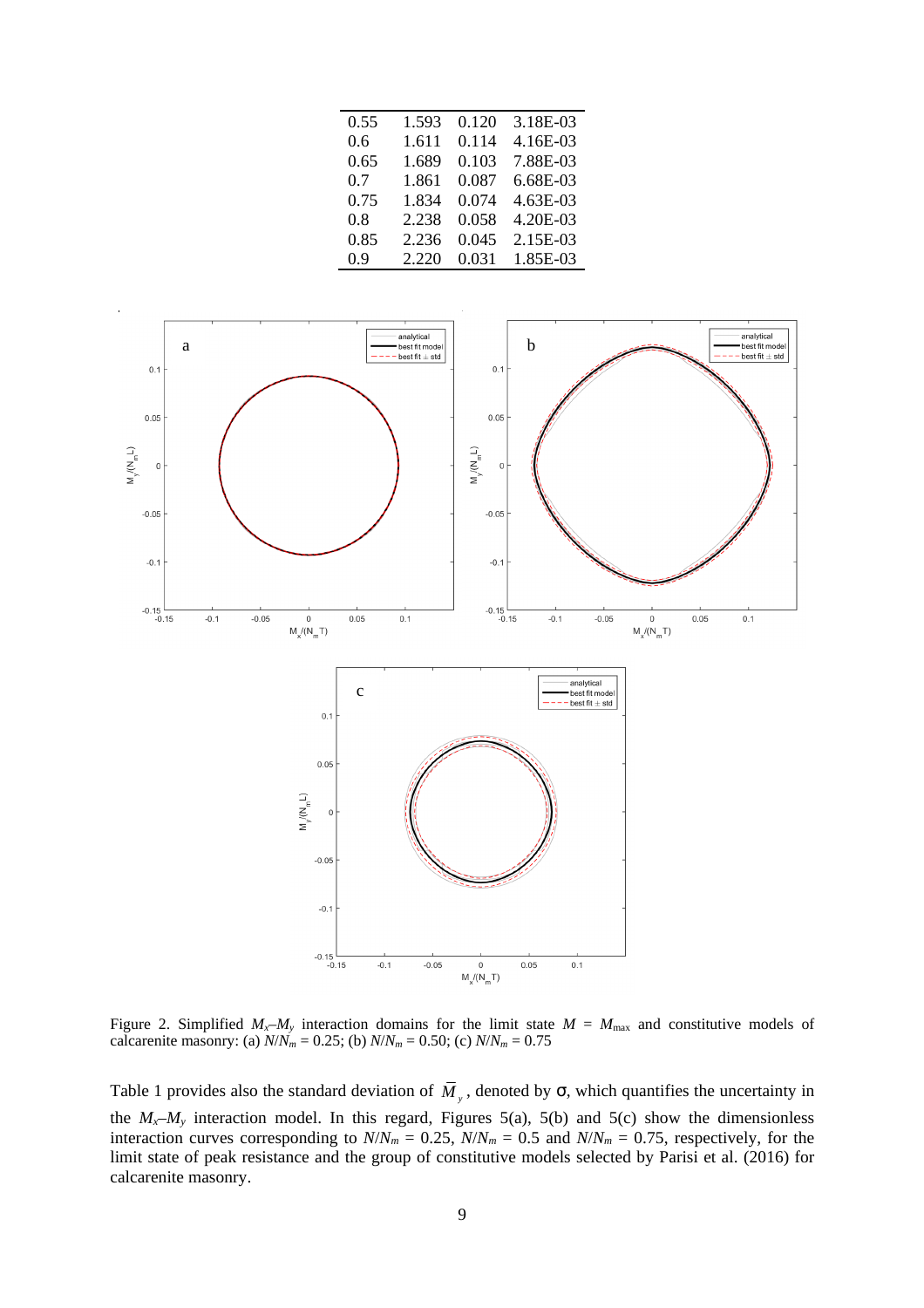When the magnitude of axial load is high, the uncertainty level of the regression model is rather high, as demonstrated by the larger bandwidth *best fit*  $\pm$  *std* shown in Figure 5(c). The parameters  $M_R$  and  $\alpha$  characterize the size and shape of the interaction domain. In detail,  $M_{R}$  is the abscissa at which  $M_{y}$ vanishes, so it defines the size of the interaction domain. The parameter  $\alpha$  defines the shape of the domain. If  $\alpha = 1$ , the dimensionless interaction curve turns out to be squared and rotated of  $\pi/4$ , establishing a linear IP-OOP interaction. In that case, the bending moment *M* decreases as the angle  $\vartheta$ increases from 0 to  $\pi/4$  and then increases as  $\vartheta$  further increases from  $\pi/4$  to  $\pi/2$ . If  $\alpha = 2$ , the dimensionless interaction curve becomes a circle and *M* does not still depend on  $\vartheta$ . If  $\alpha > 2$ , *M* increases as  $\vartheta$  increases in the range [0, $\pi/4$ ] and then decreases as  $\vartheta$  increases in the range [0, $\pi/2$ ]. The regression analysis results in Table 1 show  $\alpha$  > 2 if *N*/*N<sub>m</sub>* falls in the interval [-0.05,0.2] or [0.8,0.9]. By contrast,  $\alpha$  decreases up to values approximately equal to 1.6 as  $N/N_m$  increases or decreases towards 0.5. The variation in *M* with  $\vartheta$  indicates the influence of the simultaneous presence of  $M_x$  and  $M_{\nu}$ . If  $\alpha$  < 2, the higher intensity of the bending moment in one direction induces an increase in the resulting moment *M*, the opposite occurring in the presence of both bending moment components. If  $\alpha$  $> 2$ , the simultaneous presence of  $M_x$  and  $M_y$  produces an increase in *M*. This was found to be a general outcome, regardless of the limit state under consideration.

#### **6. CONCLUSIONS**

A nonlinear analysis procedure based on fiber modeling of URM cross sections subjected to biaxial bending and axial loading was developed. Based on a previous selection of constitutive models, moment–curvature diagrams at different levels of normalized axial load were derived, identifying the attainment of five limit states defined in terms of axial strains or bending moment capacity. Detecting the considered limit states allowed 3D interaction domains to be plotted in a dimensionless format that removes dependency on section dimensions and masonry strength. Those interaction domains combined with moment–curvature diagrams allows a detailed flexural capacity modeling of URM cross sections in walls subjected to combined in-plane and out-of-plane lateral actions.

A large number of analytical  $N-M<sub>x</sub>-M<sub>y</sub>$  interaction domains corresponding to different sets of constitutive models were cut at several axial load levels. Regression analysis of analytical data sets allowed a simplified (empirical)  $M_x$ – $M_y$  interaction model to be characterized at each *N*-level, providing a set of abacuses for each limit state and selected group of constitutive models. Both mean and dispersion in moment capacity estimation can be considered, allowing model uncertainty to be taken into account. Given the bending moment in one principal direction of the cross section, the simplified interaction model allows the bending moment capacity in the perpendicular direction to be estimated.

Both detailed and simplified capacity models include the effects of mechanical nonlinearity in tension and compression, as well as the impact of geometrical nonlinearity due to tensile cracking in both directions of the cross section. In cases of URM walls subjected to medium levels of axial load and/or characterized by low shear strength or low in-plane slenderness ratio, the IP-OOP interaction can be also influenced by shear deformation, resulting in a potential shear or mixed flexural-shear failure mode. In such cases, the flexural capacity model proposed in this study cannot be used alone so it should be extended or combined with other shear capacity models. This motivates further research on IP-OOP interaction through experimental, numerical and analytical approaches.

### **ACKNOWLEDGMENTS**

This experimental research was carried out in the framework of the 2016-2017 ReLUIS-DPC research projects supported by the Italian Civil Protection Department.